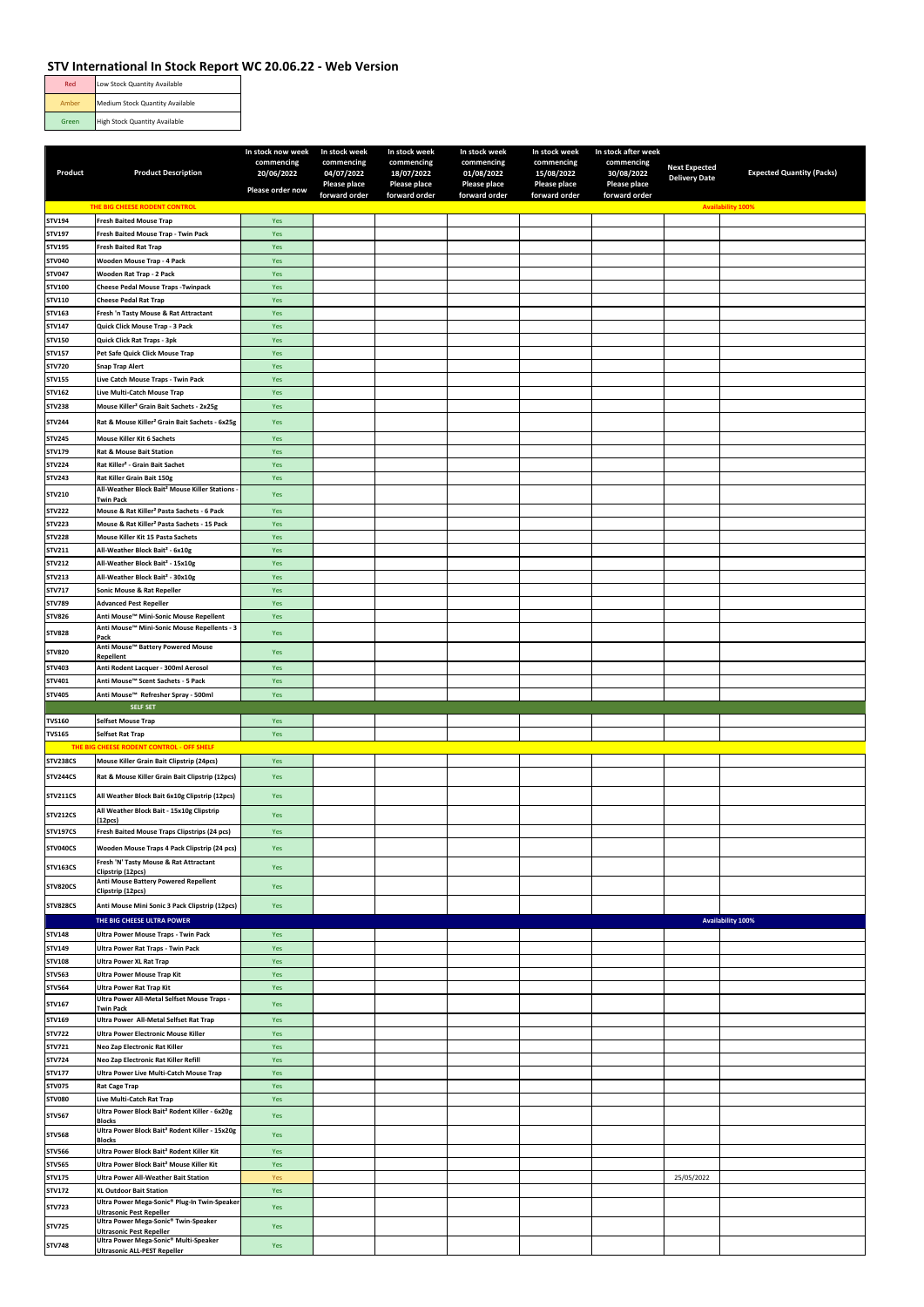| Medium Stock Quantity Available<br>Amber      |  |
|-----------------------------------------------|--|
| <b>High Stock Quantity Available</b><br>Green |  |

|                                |                                                                               | In stock now week        | In stock week              | In stock week            | In stock week              | In stock week              | In stock after week        |                      |                                  |
|--------------------------------|-------------------------------------------------------------------------------|--------------------------|----------------------------|--------------------------|----------------------------|----------------------------|----------------------------|----------------------|----------------------------------|
| Product                        | <b>Product Description</b>                                                    | commencing<br>20/06/2022 | commencing                 | commencing<br>18/07/2022 | commencing                 | commencing                 | commencing                 | <b>Next Expected</b> | <b>Expected Quantity (Packs)</b> |
|                                |                                                                               |                          | 04/07/2022<br>Please place | Please place             | 01/08/2022<br>Please place | 15/08/2022<br>Please place | 30/08/2022<br>Please place | <b>Delivery Date</b> |                                  |
|                                |                                                                               | Please order now         | forward order              | forward order            | forward order              | forward order              | forward order              |                      |                                  |
| <b>STV404</b>                  | Ultra Power Anti Rodent Lacquer - 600ml<br><b>Trigger Aerosol</b>             | Yes                      |                            |                          |                            |                            |                            |                      |                                  |
|                                | THE BIG CHEESE ULTRA POWER - OFF SHELF                                        |                          |                            |                          |                            |                            |                            |                      |                                  |
| <b>STV148CS</b>                | <b>UP Mouse Traps Clipstrip (12pcs)</b>                                       | Yes                      |                            |                          |                            |                            |                            |                      |                                  |
| <b>STV567CS</b>                | UP Block Bait 6x20g Clipstrip (12 pcs)                                        | Yes                      |                            |                          |                            |                            |                            |                      |                                  |
|                                | THE BIG CHEESE PETS AND WILDLIFE                                              |                          |                            |                          |                            |                            |                            |                      | <b>Availability 98%</b>          |
| STV616                         | Cat & Dog Scatter Granules - 450g                                             | Yes                      |                            |                          |                            |                            |                            |                      |                                  |
| STV631                         | Cat & Dog Scatter Granules - 750g Refill                                      | Yes                      |                            |                          |                            |                            |                            |                      |                                  |
| STV614                         | Pepper Dust - 300g                                                            | Yes<br>Yes               |                            |                          |                            |                            |                            |                      |                                  |
| STV633<br>STV619               | Pepper Dust 400g Refill<br>Cat & Dog Crystal Gel - 450ml                      | Yes                      |                            |                          |                            |                            |                            |                      |                                  |
| <b>STV623</b>                  | Cat Scatter Spray 1 Itr                                                       | Yes                      |                            |                          |                            |                            |                            |                      |                                  |
| <b>STV624</b>                  | Cat & Dog Scatter Spray - 1.5Ltr                                              | Yes                      |                            |                          |                            |                            |                            |                      |                                  |
| STV637                         | Cat & Dog Scatter Spray - 2L RTU Sprayer                                      | Yes                      |                            |                          |                            |                            |                            |                      |                                  |
| <b>STV601</b>                  | Mega-Sonic® Solar Cat Repeller                                                | Yes                      |                            |                          |                            |                            |                            |                      | STV production required          |
| STV606                         | Mega-Sonic® Cat Repeller                                                      | Yes                      |                            |                          |                            |                            |                            |                      |                                  |
| STV612                         | 9v Universal Mains Adapter                                                    | Yes                      |                            |                          |                            |                            |                            |                      |                                  |
| <b>STV628</b>                  | Prickle Strip Dig Stopper                                                     | Yes                      |                            |                          |                            |                            |                            |                      |                                  |
| STV902                         | All-Weather Silicone Adhesive                                                 | Yes                      |                            |                          |                            |                            |                            |                      |                                  |
| <b>STV908</b>                  | <b>Prickle Strip Garden Fence Topper</b>                                      | Yes                      |                            |                          |                            |                            |                            | August               |                                  |
| STV909<br>STV907               | Prickle Strip Garden Fence Toppers - 6 Pack<br>Prickle Strip Fence Top & Side | Yes<br>Yes               |                            |                          |                            |                            |                            |                      |                                  |
| STV906                         | Prickle Strip Brick 'n' Sill Topper                                           | Yes                      |                            |                          |                            |                            |                            |                      |                                  |
| STV416                         | Fox & Wildlife Repellent - 2x50g Sachets                                      | Yes                      |                            |                          |                            |                            |                            |                      |                                  |
| <b>STV608</b>                  | Mega-Sonic® Fox Repeller                                                      | Yes                      |                            |                          |                            |                            |                            |                      |                                  |
| STV417                         | Fox & Wildlife Repellent - 2L RTU                                             | Yes                      |                            |                          |                            |                            |                            |                      |                                  |
| <b>STV627</b>                  | <b>Hot Nuts 1L</b>                                                            | Yes                      |                            |                          |                            |                            |                            |                      |                                  |
| <b>STV688</b>                  | Mega-Sonic® Deer & Wildlife Deterrent                                         | Yes                      |                            |                          |                            |                            |                            |                      |                                  |
| STV076                         | Animal Trap - Small Cage                                                      | Yes                      |                            |                          |                            |                            |                            |                      |                                  |
| <b>STV072</b>                  | Animal Trap - Medium Cage                                                     | Yes                      |                            |                          |                            |                            |                            |                      |                                  |
| <b>STV071</b><br>STV312        | Animal Trap - Large Cage<br><b>Mole Claw Trap</b>                             | Yes<br>Yes               |                            |                          |                            |                            |                            |                      |                                  |
| STV314                         | <b>Mole Run Finder</b>                                                        | Yes                      |                            |                          |                            |                            |                            |                      |                                  |
| <b>STV152</b>                  | <b>Mole Tunnel Trap</b>                                                       | Yes                      |                            |                          |                            |                            |                            |                      |                                  |
| STV317                         | Hi-Vis Mole Trap Markers - 5 Pack                                             | Yes                      |                            |                          |                            |                            |                            |                      |                                  |
| STV651                         | Mole Scatter Granules - 450g                                                  | Yes                      |                            |                          |                            |                            |                            |                      |                                  |
| <b>STV654</b>                  | Mole Scatter Granules 750g refill                                             | Yes                      |                            |                          |                            |                            |                            |                      |                                  |
| <b>STV653</b>                  | Mole Scatter Granules 2.5kg                                                   | Yes                      |                            |                          |                            |                            |                            |                      |                                  |
| <b>STV655</b>                  | Mole Repellent - 2L RTU Sprayer                                               | Yes                      |                            |                          |                            |                            |                            |                      |                                  |
| <b>STV645</b>                  | Hi-Vis Mega-Sonic® Mole Repeller                                              | Yes                      |                            |                          |                            |                            |                            |                      |                                  |
| <b>STV757</b><br>STV640        | Hi-Vis Mega-Sonic® Solar Mole Spike<br><b>Advanced Solar Mole Repeller</b>    | Yes<br>Yes               |                            |                          |                            |                            |                            |                      |                                  |
| <b>STV960</b>                  | Eyeball Bird Scarer                                                           | Yes                      |                            |                          |                            |                            |                            |                      |                                  |
| <b>STV922</b>                  | Repeller Ribbon - 30 Metres                                                   | Yes                      |                            |                          |                            |                            |                            |                      |                                  |
| STV969                         | <b>Black Hawk Bird Scarer</b>                                                 | Yes                      |                            |                          |                            |                            |                            |                      |                                  |
| <b>STV948</b>                  | Swoop Bird Scarer Kite Stand                                                  | Yes                      |                            |                          |                            |                            |                            |                      |                                  |
| STV965                         | <b>Wind-Action Owl</b>                                                        | Yes                      |                            |                          |                            |                            |                            |                      |                                  |
| STV966                         | Owl                                                                           | Yes                      |                            |                          |                            |                            |                            |                      |                                  |
| STV942                         | Falcon                                                                        | Yes                      |                            |                          |                            |                            |                            |                      |                                  |
| STV971<br>STV967               | <b>Flying Falcon</b><br><b>Hunting Barn Owl</b>                               | Yes<br>Yes               |                            |                          |                            |                            |                            |                      |                                  |
| <b>STV974</b>                  | Little Owl                                                                    | Yes                      |                            |                          |                            |                            |                            |                      |                                  |
| <b>STV955</b>                  | Heron                                                                         | Yes                      |                            |                          |                            |                            |                            |                      |                                  |
| STV415                         | Jet-Spray Pond & Garden Protector                                             |                          | Yes                        |                          |                            |                            |                            | 22.06.22             |                                  |
|                                | THE BIG CHEESE PETS AND WILDLIFE - OFF SHELF                                  |                          |                            |                          |                            |                            |                            |                      |                                  |
| <b>STV416CS</b>                | Fox & Wildlife Repellent 2 x 50g Sachet<br>Clipstrip (12pcs)                  | Yes                      |                            |                          |                            |                            |                            |                      |                                  |
| <b>STV922CS</b>                | Repeller Ribbon 30 Metres Clipstrip (12pcs)                                   | Yes                      |                            |                          |                            |                            |                            |                      |                                  |
| STV960CS                       | Eyeball Bird Scarer Clipstrip (12pcs)                                         | Yes                      |                            |                          |                            |                            |                            |                      |                                  |
| STV965SP                       | Wind-Action Owl Stack-A-Pack                                                  | Yes                      |                            |                          |                            |                            |                            |                      |                                  |
| STV757SP                       | Hi Vis Mega Sonic Solar Mole Spike Stack-A-<br>Pack                           | Yes                      |                            |                          |                            |                            |                            |                      |                                  |
| STV628SP                       | Prickle Strip Dig Stopper Stack-A-Pack                                        | Yes                      |                            |                          |                            |                            |                            |                      |                                  |
| STV909SP                       | Prickle Strip Garden Fence Topper Stack-A-                                    | Yes                      |                            |                          |                            |                            |                            |                      |                                  |
|                                | Pack<br>ZERO IN OUTDOOR INSECT CONTROL                                        |                          |                            |                          |                            |                            |                            |                      | <b>Availability 100%</b>         |
| ZER463                         | Mini Citronella Candle Bucket - mango wax -                                   | Yes                      |                            |                          |                            |                            |                            |                      |                                  |
|                                | <b>Beach Party Assorted Colours</b>                                           |                          |                            |                          |                            |                            |                            |                      |                                  |
| <b>STV430</b><br><b>ZER455</b> | <b>Citronella Candle Bucket</b><br><b>Citronella XL Candle Bucket</b>         | Yes<br>Yes               |                            |                          |                            |                            |                            |                      |                                  |
| <b>ZER452</b>                  | Table Top Citronella Flares - 3 Pack                                          | Yes                      |                            |                          |                            |                            |                            |                      |                                  |
| <b>ZER453</b>                  | Citronella Garden Flares - 3 Pack                                             | Yes                      |                            |                          |                            |                            |                            |                      |                                  |
| <b>ZER469</b>                  | Citronella Garden Flares - 12 Pack - Beach                                    | Yes                      |                            |                          |                            |                            |                            |                      |                                  |
|                                | <b>Party Assorted Colours</b><br>Mini Citronella Candle Bucket - White Wax -  |                          |                            |                          |                            |                            |                            |                      |                                  |
| ZER464                         | Close to Home assorted colours                                                | Yes                      |                            |                          |                            |                            |                            |                      |                                  |
| <b>ZER465</b>                  | Citronella Candle Bucket - white wax - Close to<br>Home assorted colours      | Yes                      |                            |                          |                            |                            |                            |                      |                                  |
| <b>ZER466</b>                  | Citronella XL Candle Bucket - white wax - Close                               | Yes                      |                            |                          |                            |                            |                            |                      |                                  |
|                                | To Home assorted colours<br>Table Top Citronella Flares - 3 pack - Close to   |                          |                            |                          |                            |                            |                            |                      |                                  |
| <b>ZER467</b>                  | Home assorted colours                                                         | Yes                      |                            |                          |                            |                            |                            |                      |                                  |
| <b>ZER470</b>                  | Citronella Garden Flares - 3 Pack- Close To<br><b>Home Assorted Colours</b>   | Yes                      |                            |                          |                            |                            |                            |                      |                                  |
| <b>ZER471</b>                  | Citronella Garden Flares - 12 Pack - Close to<br><b>Home Assorted Colours</b> | Yes                      |                            |                          |                            |                            |                            |                      |                                  |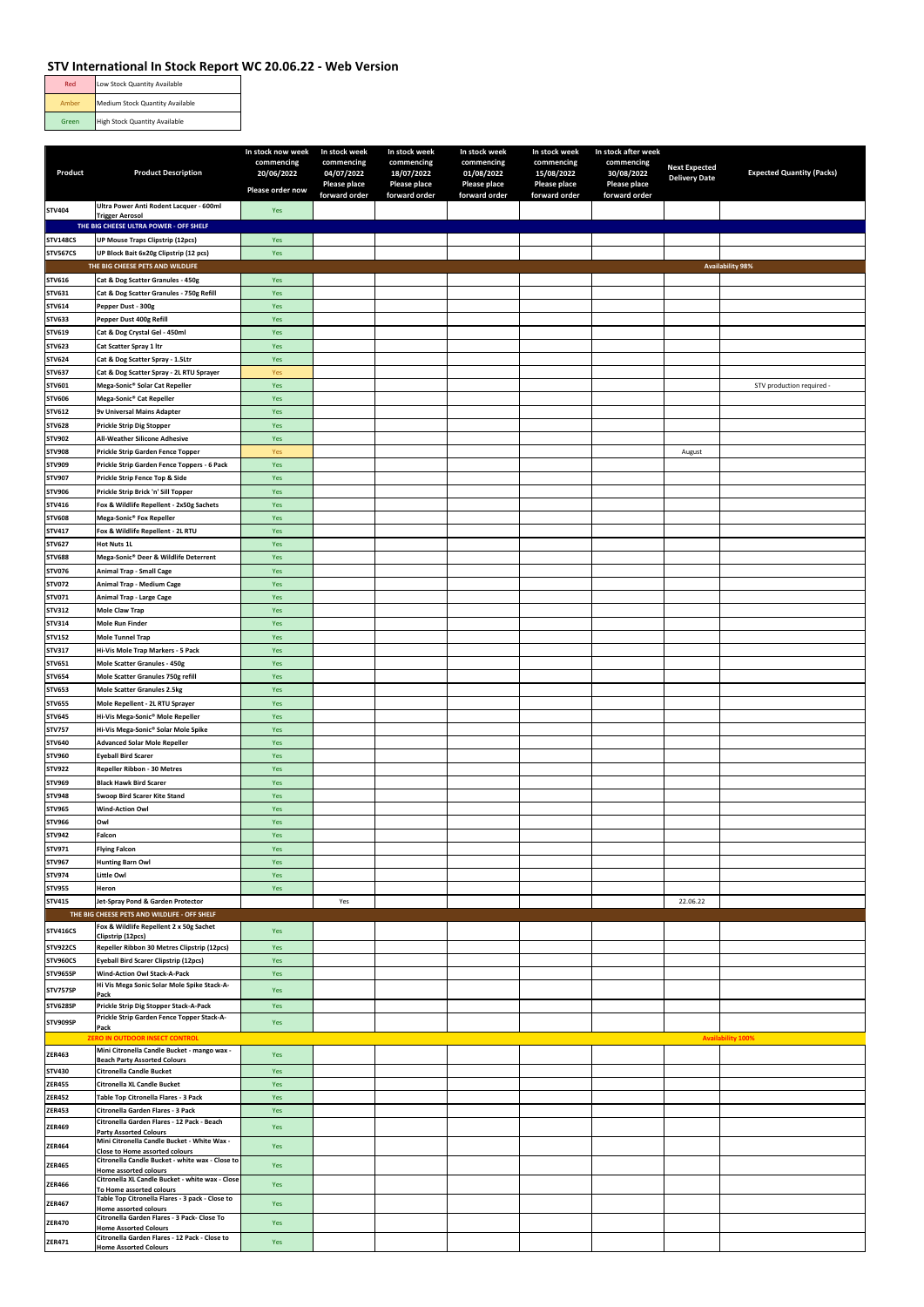| Red   | Low Stock Quantity Available         |
|-------|--------------------------------------|
| Amber | Medium Stock Quantity Available      |
| Green | <b>High Stock Quantity Available</b> |

|                                |                                                                                   | In stock now week        | In stock week            | In stock week            | In stock week            | In stock week            | In stock after week      |                      |                                  |
|--------------------------------|-----------------------------------------------------------------------------------|--------------------------|--------------------------|--------------------------|--------------------------|--------------------------|--------------------------|----------------------|----------------------------------|
| Product                        | <b>Product Description</b>                                                        | commencing<br>20/06/2022 | commencing<br>04/07/2022 | commencing<br>18/07/2022 | commencing<br>01/08/2022 | commencing<br>15/08/2022 | commencing<br>30/08/2022 | <b>Next Expected</b> | <b>Expected Quantity (Packs)</b> |
|                                |                                                                                   |                          | Please place             | Please place             | Please place             | Please place             | <b>Please place</b>      | <b>Delivery Date</b> |                                  |
|                                |                                                                                   | Please order now         | forward order            | forward order            | forward order            | forward order            | forward order            |                      |                                  |
| <b>ZER454</b>                  | Citronella Parasol Tealight Holder                                                | Yes                      |                          |                          |                          |                          |                          |                      |                                  |
| <b>STV423</b>                  | Citronella Tea Lights - 18 pack                                                   | Yes                      |                          |                          |                          |                          |                          |                      |                                  |
| <b>ZER458</b>                  | Bamboo Torch with Citronella Candle - mango                                       | Yes                      |                          |                          |                          |                          |                          |                      |                                  |
| <b>ZER459</b>                  | Citronella Candle Refill - mango                                                  | Yes                      |                          |                          |                          |                          |                          |                      |                                  |
| STV426                         | Citronella Pillar Candle                                                          | Yes                      |                          |                          |                          |                          |                          |                      |                                  |
| STV429                         | Citronella Colour-Change Pillar Candle                                            | Yes                      |                          |                          |                          |                          |                          |                      |                                  |
| STV420                         | Citronella Burner & 6 Coil Pack                                                   | Yes                      |                          |                          |                          |                          |                          |                      |                                  |
| <b>ZER468</b>                  | Citronella Garden Incense Sticks 6 Pack                                           | Yes                      |                          |                          |                          |                          |                          |                      |                                  |
| <b>STV445</b>                  | Citronella Torch Oil - 1Ltr                                                       | Yes                      |                          |                          |                          |                          |                          |                      |                                  |
| <b>ZER456</b>                  | <b>Table Top Oil Burner</b>                                                       | Yes                      |                          |                          |                          |                          |                          |                      |                                  |
| <b>ZER451</b>                  | <b>Bamboo Torches - 2 Pack</b>                                                    | Yes                      |                          |                          |                          |                          |                          |                      |                                  |
| STV336                         | Fly Max Re-Usable Fly Catcher - 2 Pack                                            | Yes                      |                          |                          |                          |                          |                          | 12.07.22             |                                  |
| STV337                         | Fly Catcher Bait Refill - 3 Sachets                                               | Yes                      |                          |                          |                          |                          |                          |                      |                                  |
| STV334                         | Fly Max Ready-Baited Disposable Fly Trap                                          | Yes                      |                          |                          |                          |                          |                          | 30.07.22             |                                  |
| <b>STV883</b><br><b>STV881</b> | <b>Telescopic Bug Bat</b><br><b>Handy Bug Bat</b>                                 | Yes<br>Yes               |                          |                          |                          |                          |                          |                      |                                  |
| <b>STV882</b>                  | <b>Bug Bat</b>                                                                    | Yes                      |                          |                          |                          |                          |                          |                      |                                  |
| <b>ZER889</b>                  | Fly Go USB Rechargeable Fan Repeller                                              | Yes                      |                          |                          |                          |                          |                          |                      |                                  |
| <b>STV887</b>                  | Lantern Rechargeable Bug Zapper                                                   | Yes                      |                          |                          |                          |                          |                          |                      |                                  |
| <b>ZER888</b>                  | Night Owl Rechargeable Bug Zapper                                                 | Yes                      |                          |                          |                          |                          |                          |                      |                                  |
| <b>STV368</b>                  | Honeypot Wasp Trap with Bait                                                      | Yes                      |                          |                          |                          |                          |                          |                      |                                  |
| STV371                         | Honeypot Wasp Trap Bait Refill - 3 Pack                                           | Yes                      |                          |                          |                          |                          |                          |                      |                                  |
| <b>ZER367</b>                  | <b>Wasp-Free Zone Single</b>                                                      | Yes                      |                          |                          |                          |                          |                          |                      |                                  |
| STV369                         | Wasp-Free Zone - 2 Pack                                                           | Yes                      |                          |                          |                          |                          |                          |                      |                                  |
| STV229                         | <b>Window Fly Screen</b>                                                          | Yes                      |                          |                          |                          |                          |                          |                      |                                  |
| STV231                         | Walk Through Insect Curtain                                                       | Yes                      |                          |                          |                          |                          |                          |                      |                                  |
| <b>STV235</b>                  | <b>Strip Blinds For Doors</b>                                                     | Yes                      |                          |                          |                          |                          |                          |                      |                                  |
| <b>ZER236</b>                  | <b>Magnetic Doorway Curtain</b>                                                   | Yes                      |                          |                          |                          |                          |                          |                      |                                  |
| <b>ZER234</b>                  | <b>Magnetic Window Insect Curtain 2 Pack</b>                                      | Yes                      |                          |                          |                          |                          |                          |                      |                                  |
| <b>ZER237</b>                  | <b>Bamboo Bead Door Curtain</b><br>Paper Twist Insect Curtain- 36 String Assorted | Yes                      |                          |                          |                          |                          |                          |                      |                                  |
| <b>ZER238</b>                  | Colours FSC® Recycled                                                             | Yes                      |                          |                          |                          |                          |                          |                      |                                  |
| <b>ZERO IN</b>                 | I OUTDOOR INSECT CONTROL - OFF SHELF                                              |                          |                          |                          |                          |                          |                          |                      |                                  |
| STV423CS                       | Citronella Tealight Clipstrip (24pcs)                                             | Yes                      |                          |                          |                          |                          |                          |                      |                                  |
| STV337CS                       | Fly Catcher Bait Refill Clipstrip (24pcs)                                         | Yes                      |                          |                          |                          |                          |                          |                      |                                  |
| STV371CS                       | Wasp Trap Bait Refill Clipstrip (24pcs)                                           | Yes                      |                          |                          |                          |                          |                          |                      |                                  |
| <b>STV882CS</b><br>STV430SP    | <b>Bug Bat Clipstrip (24pcs)</b><br>Citronella Candle Bucket Stack-A-Pack         | Yes<br>Yes               |                          |                          |                          |                          |                          |                      |                                  |
| ZER455SP                       | Citronella XL Candle Bucket Stack-A-Pack                                          | Yes                      |                          |                          |                          |                          |                          |                      |                                  |
| ZER465SP                       | Citronella Candle Bucket - Close To Home                                          | Yes                      |                          |                          |                          |                          |                          |                      |                                  |
|                                | assorted colours<br>Citronella XL Candle Bucket - Close To Home                   |                          |                          |                          |                          |                          |                          |                      |                                  |
| ZER466SP                       | assorted colours                                                                  | Yes                      |                          |                          |                          |                          |                          |                      |                                  |
| ZER468SP                       | Citronella Garden Incense Sticks - 6-Pack                                         | Yes                      |                          |                          |                          |                          |                          |                      |                                  |
| ZER454SP                       | Citronella Parasol Tealight Holder Stack-A-Pack                                   | Yes                      |                          |                          |                          |                          |                          |                      |                                  |
| STV336SP                       | Fly Max Re-Usable Fly Catcher 2 Pack Stack-A-                                     | Yes                      |                          |                          |                          |                          |                          |                      |                                  |
|                                | Pack                                                                              |                          |                          |                          |                          |                          |                          |                      |                                  |
| ZER236SP                       | Magnetic Doorway Insect Curtain Stack-A-Pack                                      | Yes                      |                          |                          |                          |                          |                          |                      |                                  |
| ZER234SP                       | Magnetic Window Insect Curtain 2 Pack Stack-<br>-Pack                             | Yes                      |                          |                          |                          |                          |                          |                      |                                  |
| ZER889SP                       | Fly Go USB Rechargeable Fan Repeller Stack-A-                                     | Yes                      |                          |                          |                          |                          |                          |                      |                                  |
|                                | Pack                                                                              |                          |                          |                          |                          |                          |                          |                      |                                  |
| STV369SP<br><b>STV881SP</b>    | Wasp-Free Zone 2 Pack Stack-A-Pack<br>Handy Bug Bat Stack-A-Pack                  | Yes                      |                          |                          |                          |                          |                          |                      |                                  |
| <b>STV882SP</b>                | <b>Bug Bat Stack-A-Pack</b>                                                       | Yes<br>Yes               |                          |                          |                          |                          |                          |                      |                                  |
| <b>STV883SP</b>                | Telescopic Bug Bat Stack-A-Pack                                                   | Yes                      |                          |                          |                          |                          |                          |                      |                                  |
| <b>STV887SP</b>                | Lantern Rechargeable Bug Zapper Stack-A-Pack                                      | Yes                      |                          |                          |                          |                          |                          |                      |                                  |
|                                | Night Owl Rechargeable Bug Zapper Stack-A-                                        |                          |                          |                          |                          |                          |                          |                      |                                  |
| ZER888SP                       | Pack                                                                              | Yes                      |                          |                          |                          |                          |                          |                      |                                  |
|                                | ZERO IN HOUSEHOLD INSECT CONTROL                                                  |                          |                          |                          |                          |                          |                          |                      | <b>Availability 93%</b>          |
| <b>ZER906</b>                  | Fly & Wasp Killer Spray - 300ml Aerosol                                           | Yes                      |                          |                          |                          |                          |                          | 01.07.22             |                                  |
| <b>ZER904</b>                  | Wasp Nest Killer Foam - 300ml                                                     | Yes                      |                          |                          |                          |                          |                          | 01.07.22             |                                  |
| ZER910                         | Wasp Nest Control - 300g                                                          | Yes                      |                          |                          |                          |                          |                          | 30.06.22             |                                  |
| STV216                         | <b>Big Head Fly Swat</b>                                                          | Yes                      |                          |                          |                          |                          |                          | 04.07.22             |                                  |
| <b>ZER015</b><br><b>ZER878</b> | Fly Papers - 4 Pack                                                               | Yes<br>Yes               |                          |                          |                          |                          |                          |                      |                                  |
| <b>ZER883</b>                  | Fly Papers - 8 Pack<br>90-Day Knockdown Flying Insect Killer                      | Yes                      |                          |                          |                          |                          |                          | 25.06.22<br>01.07.22 |                                  |
| <b>ZER502</b>                  | Kitchen Insect Killer                                                             | Yes                      |                          |                          |                          |                          |                          |                      |                                  |
| <b>ZER885</b>                  | 60-Day Citronella Diffuser                                                        | Yes                      |                          |                          |                          |                          |                          |                      |                                  |
| <b>ZER886</b>                  | <b>Fruit Fly Trap</b>                                                             | Yes                      |                          |                          |                          |                          |                          | 30.06.22             |                                  |
| ZER701                         | Fruit Fly Trap - Twinpack                                                         | Yes                      |                          |                          |                          |                          |                          |                      |                                  |
| <b>ZER702</b>                  | Fruit Fly Trap Refill - Twinpack                                                  | Yes                      |                          |                          |                          |                          |                          |                      |                                  |
| ZER711                         | Food & Pantry Moth Trap Twinpack                                                  | Yes                      |                          |                          |                          |                          |                          |                      |                                  |
| <b>ZER017</b>                  | Pot Plant Bug Traps - 5 Pack                                                      | Yes                      |                          |                          |                          |                          |                          |                      |                                  |
| <b>ZER740</b>                  | Knockdown Mosquito Killer                                                         |                          | Yes                      |                          |                          |                          |                          | 27.06.22             |                                  |
| <b>ZER742</b>                  | Knockdown Mosquito Killer Refill - 30ml                                           | Yes                      |                          |                          |                          |                          |                          | 27.06.23             |                                  |
| <b>ZER880</b>                  | High Voltage Insect Killer                                                        |                          |                          |                          |                          |                          |                          |                      | Discontinued                     |
| <b>ZER965</b>                  | Dual Action Gel Ant Bait - Twin Pack                                              | Yes                      |                          |                          |                          |                          |                          |                      |                                  |
| <b>ZER964</b><br><b>STV950</b> | Ant & Insect Killer Powder - 300g<br>Ant Killer Powder - 450g                     | Yes                      | Yes                      |                          |                          |                          |                          | 24.06.22             |                                  |
|                                | Ant & Crawling Insect Killer Spray - 300ml                                        |                          |                          |                          |                          |                          |                          |                      |                                  |
| <b>ZER962</b>                  | Aerosol                                                                           | Yes                      |                          |                          |                          |                          |                          | 01.07.22             |                                  |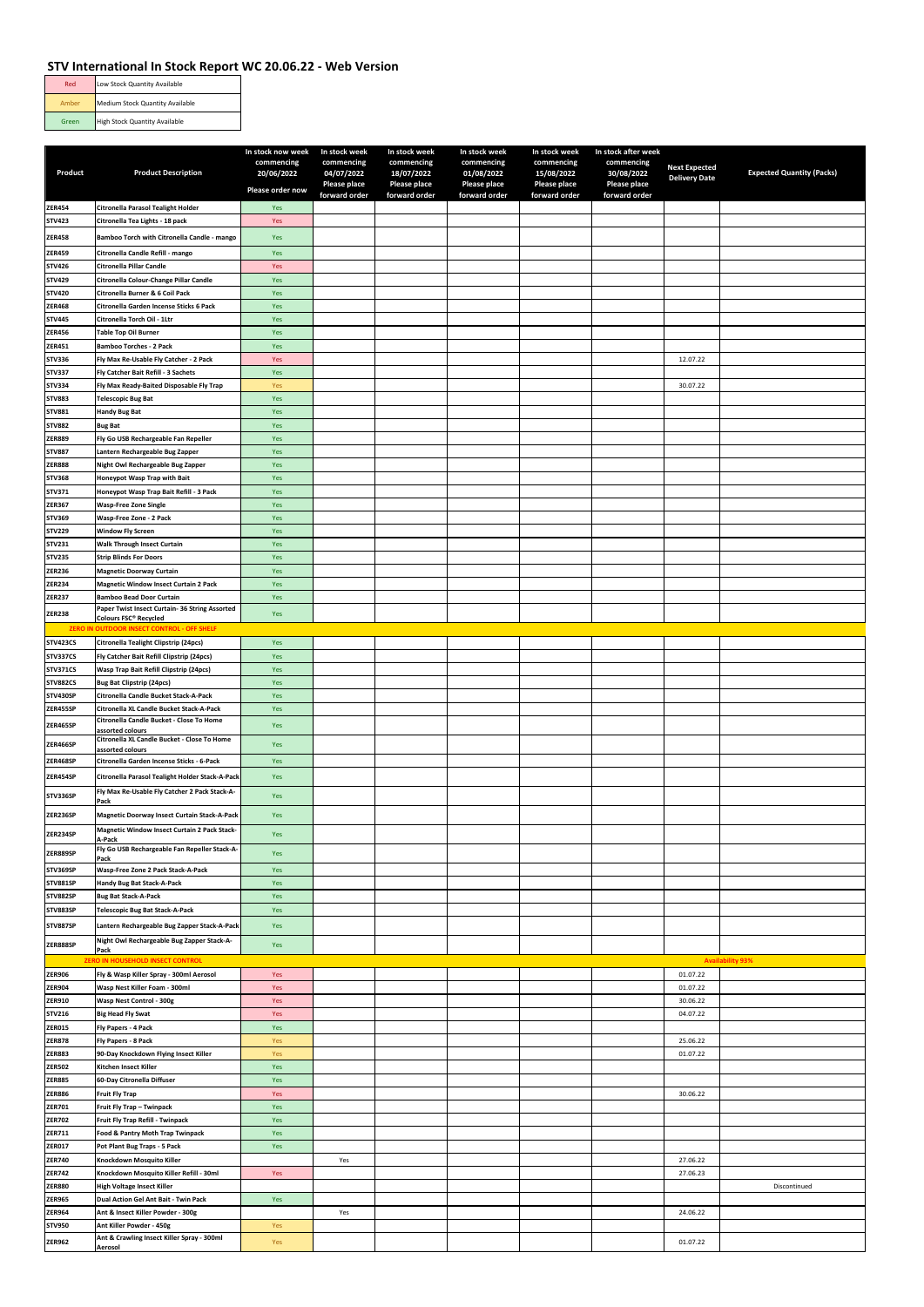| Red   | Low Stock Quantity Available         |
|-------|--------------------------------------|
| Amber | Medium Stock Quantity Available      |
| Green | <b>High Stock Quantity Available</b> |

|                 |                                                                                       | In stock now week        | In stock week            | In stock week            | In stock week            | In stock week            | In stock after week      |                      |                                  |
|-----------------|---------------------------------------------------------------------------------------|--------------------------|--------------------------|--------------------------|--------------------------|--------------------------|--------------------------|----------------------|----------------------------------|
| Product         | <b>Product Description</b>                                                            | commencing<br>20/06/2022 | commencing<br>04/07/2022 | commencing<br>18/07/2022 | commencing<br>01/08/2022 | commencing<br>15/08/2022 | commencing<br>30/08/2022 | <b>Next Expected</b> | <b>Expected Quantity (Packs)</b> |
|                 |                                                                                       |                          | Please place             | Please place             | Please place             | Please place             | Please place             | <b>Delivery Date</b> |                                  |
|                 |                                                                                       | Please order now         | forward order            | forward order            | forward order            | forward order            | forward order            |                      |                                  |
| <b>ZER958</b>   | Anti Bacterial Ant & Cockroach Killer 500ml<br><b>RTU Spray</b>                       | Yes                      |                          |                          |                          |                          |                          |                      |                                  |
| <b>STV932</b>   | Defenders Ant Killer 1L                                                               | Yes                      |                          |                          |                          |                          |                          |                      |                                  |
| <b>ZER957</b>   | Zero In Ant Killer - 2L RTU Sprayer                                                   | Yes                      |                          |                          |                          |                          |                          |                      |                                  |
| STV931          | Defenders Ant Killer 1.5L                                                             | Yes                      |                          |                          |                          |                          |                          |                      | STV Production required          |
| <b>ZER905</b>   | Total Insect Killer - 300ml Aerosol                                                   | Yes                      |                          |                          |                          |                          |                          |                      |                                  |
| <b>ZER907</b>   | Total Germ & Insect Killer - 500ml                                                    | Yes                      |                          |                          |                          |                          |                          |                      |                                  |
| <b>TVS001</b>   | Dethlac Insecticidal Lacquer - 250ml Aerosol                                          | Yes                      |                          |                          |                          |                          |                          |                      |                                  |
| STV981          | Spider Repellent - 500ml                                                              | Yes                      |                          |                          |                          |                          |                          | 04.07.22             |                                  |
| ZER317          | <b>Handy Spider Catcher</b>                                                           | Yes                      |                          |                          |                          |                          |                          |                      |                                  |
| <b>ZER026</b>   | Home Flea Spray - 300ml Aerosol                                                       | Yes                      |                          |                          |                          |                          |                          |                      |                                  |
| <b>ZER023</b>   | <b>Flea Killer Comb</b>                                                               | Yes                      |                          |                          |                          |                          |                          |                      |                                  |
| <b>ZER021</b>   | Zero In Home Flea Spray 500ml                                                         | Yes                      |                          |                          |                          |                          |                          |                      |                                  |
| <b>ZER020</b>   | <b>Flea Killer</b>                                                                    | Yes                      |                          |                          |                          |                          |                          |                      |                                  |
| <b>ZER019</b>   | Flea Killer Refill Pack                                                               | Yes                      |                          |                          |                          |                          |                          |                      |                                  |
| <b>ZER024</b>   | Home Flea Powder - 300g                                                               | Yes                      |                          |                          |                          |                          |                          |                      |                                  |
| <b>ZER027</b>   | Natural Insect Killer Flea Bomb - 150ml                                               | Yes                      |                          |                          |                          |                          |                          |                      |                                  |
|                 | Aerosol<br>Clothes Moth Killer 2 - 300ml Aerosol ES0101                               |                          |                          |                          |                          |                          |                          |                      |                                  |
| <b>ZER434</b>   | <b>WBA FIK</b>                                                                        |                          | Yes                      |                          |                          |                          |                          | 27.06.22             |                                  |
| <b>ZER427</b>   | Zero In Clothes Moth Killer 500ml                                                     | Yes                      |                          |                          |                          |                          |                          |                      |                                  |
| ZER436          | Moth Balls - 10 Balls                                                                 | Yes                      |                          |                          |                          |                          |                          |                      |                                  |
| <b>ZER426</b>   | Moth Balls 30 Sachet Packs                                                            | Yes                      |                          |                          |                          |                          |                          |                      |                                  |
| <b>ZER432</b>   | Moth Killer Hanging Unit - 2 Pack                                                     | Yes                      |                          |                          |                          |                          |                          | 17.06.22             |                                  |
| ZER433          | Multi-Hook Clothes Moth Killer                                                        | Yes                      |                          |                          |                          |                          |                          |                      |                                  |
| <b>ZER429</b>   | Clothes Moth Killer Strips - 20 Strips                                                | Yes                      |                          |                          |                          |                          |                          |                      | STV kitting required             |
| <b>ZER437</b>   | <b>Demi-Diamond Clothes Moth Killer</b><br>Demi-Diamond Clothes Moth Killer Refills - | Yes                      |                          |                          |                          |                          |                          |                      |                                  |
| <b>ZER438</b>   | <b>Twin Pack</b>                                                                      | Yes                      |                          |                          |                          |                          |                          |                      |                                  |
| ZER031          | Cedarwood Moth Balls - 20 Balls                                                       | Yes                      |                          |                          |                          |                          |                          |                      |                                  |
| <b>ZER035</b>   | Cedarwood Moth Rings - 10 Pack                                                        |                          |                          |                          | Yes                      |                          |                          | 29.07.22             |                                  |
| <b>ZER039</b>   | Cedarwood Refresher Spray - 75ml                                                      | Yes                      |                          |                          |                          |                          |                          |                      |                                  |
| <b>ZER036</b>   | <b>Clothes Moth Traps - Twin Pack</b>                                                 | Yes                      |                          |                          |                          |                          |                          |                      |                                  |
| <b>ZER968</b>   | Bed Bug & Dust Mite Killer - 300ml Aerosol EG<br>0103 OBA CIK                         | Yes                      |                          |                          |                          |                          |                          | 01.07.22             |                                  |
| <b>ZER983</b>   | Bed Bug & Dust Mite Killer Spray - 500ml RTU                                          | Yes                      |                          |                          |                          |                          |                          |                      |                                  |
|                 | Spray<br>Bed Bug & Dust Mite Killer Bomb 150ml One-                                   |                          |                          |                          |                          |                          |                          |                      |                                  |
| <b>ZER984</b>   | <b>Shot Aerosol</b>                                                                   | Yes                      |                          |                          |                          |                          |                          |                      | STV kitting available            |
| <b>ZER982</b>   | Bed Bug & Dust Mite Killer Powder - 250g                                              | Yes                      |                          |                          |                          |                          |                          |                      |                                  |
| <b>ZER967</b>   | <b>Bed Bug Traps - 5 Pack</b>                                                         | Yes                      |                          |                          |                          |                          |                          |                      |                                  |
| <b>ZER977</b>   | Carpet Beetle & Moth Killer - 300ml Aerosol                                           | Yes                      |                          |                          |                          |                          |                          |                      |                                  |
| <b>ZER979</b>   | Carpet Beetle & Moth Killer 500ml RTU Spray                                           | Yes                      |                          |                          |                          |                          |                          |                      |                                  |
| <b>ZER986</b>   | Carpet Beetle & Moth Killer Powder 250g                                               |                          |                          |                          |                          |                          |                          | TBC                  | NPD pending date                 |
| <b>ZER987</b>   | Carpet Beetle & Moth Killer 150ml One-Shot                                            | Yes                      |                          |                          |                          |                          |                          |                      | STV kitting available            |
|                 | Aerosol                                                                               |                          |                          |                          |                          |                          |                          |                      |                                  |
| ZER974          | Carpet Beetle & Moth Killer Strips                                                    | Yes                      |                          |                          |                          |                          |                          |                      |                                  |
| <b>ZER978</b>   | Woodworm Destroyer - 250ml<br>ZERO IN HOUSEHOLD INSECT CONTROL - OFF SHELF            | Yes                      |                          |                          |                          |                          |                          |                      |                                  |
| <b>ZER878CS</b> | Fly Paper 8 Pack Clipstrip (48pcs)                                                    | Yes                      |                          |                          |                          |                          |                          |                      |                                  |
| <b>STV216CS</b> | Big Head Fly Swat Clipstrip (48 pcs)                                                  | Yes                      |                          |                          |                          |                          |                          |                      |                                  |
| ZER883CS        | 90 Day Knockdown Clipstrip (48pcs)                                                    | Yes                      |                          |                          |                          |                          |                          |                      |                                  |
| <b>ZER886CS</b> | Fruit Fly Trap Clipstrip (48pcs)                                                      | Yes                      |                          |                          |                          |                          |                          |                      |                                  |
| <b>ZER317CS</b> | Handy Spider Catcher Clipstrip (24pcs)                                                | Yes                      |                          |                          |                          |                          |                          |                      |                                  |
| <b>ZER965CS</b> | Dual Ant Bait Station Clipstrip (24pcs)                                               | Yes                      |                          |                          |                          |                          |                          |                      |                                  |
| ZER436CS        | Moth Balls - 10 Sachet Packs Clipstrip (24pcs)                                        | Yes                      |                          |                          |                          |                          |                          |                      |                                  |
|                 | Clothes Moth Killer Strips 20 pack Clipstrip                                          |                          |                          |                          |                          |                          |                          |                      |                                  |
| <b>ZER429CS</b> | (24 <sub>DCS</sub> )                                                                  | Yes                      |                          |                          |                          |                          |                          |                      |                                  |
| ZER432CS        | Moth Killer Hanging Units Clipstrip (24pcs)                                           | Yes                      |                          |                          |                          |                          |                          |                      |                                  |
| ZER036CS        | Clothes Moth Trap 2 pack Clipstrip (24 pcs)                                           | Yes                      |                          |                          |                          |                          |                          |                      |                                  |
|                 | ZERO IN ULTRA POWER                                                                   |                          |                          |                          |                          |                          |                          |                      | <b>Availability 96%</b>          |
| <b>ZER554</b>   | Ultra Power Ant & Insect Killer - 600ml Trigger<br>Aerosol                            | Yes                      |                          |                          |                          |                          |                          |                      | STV production                   |
| <b>ZER558</b>   | Ultra Power Household Pest Killer - 600ml                                             |                          | Yes                      |                          |                          |                          |                          |                      | STV production                   |
|                 | <b>Trigger Aerosol</b><br>Ultra Power Fly & Wasp Killer - 600ml Trigger               |                          |                          |                          |                          |                          |                          |                      |                                  |
| <b>ZER552</b>   | Aerosol                                                                               | Yes                      |                          |                          |                          |                          |                          |                      |                                  |
| <b>ZER556</b>   | Ultra Power Wasp Nest Killer Foam Jet - 600ml                                         | Yes                      |                          |                          |                          |                          |                          |                      |                                  |
| <b>ZER567</b>   | <b>Trigger Aerosol</b><br>Ultra Power Bed Bug & Dustmite Killer - 500ml               |                          |                          |                          |                          |                          |                          |                      |                                  |
|                 |                                                                                       | Yes                      |                          |                          |                          |                          |                          |                      |                                  |
| <b>ZER568</b>   | Ultra Power Carpet Beetle & Moth Killer -<br>500ml                                    | Yes                      |                          |                          |                          |                          |                          |                      |                                  |
| <b>ZER569</b>   | Freeze Spray 100% Poison-Free Knockdown                                               | Yes                      |                          |                          |                          |                          |                          |                      |                                  |
|                 | Insect Killer<br>Ultra Power Natural Insect Killer Bomb - 150ml                       |                          |                          |                          |                          |                          |                          |                      |                                  |
| <b>ZER560</b>   | <b>Aerosol Twin Pack</b>                                                              | Yes                      |                          |                          |                          |                          |                          |                      |                                  |
| <b>ZER562</b>   | Ultra Power Natural Insect Killer Auto<br>Dispenser & Refill                          | Yes                      |                          |                          |                          |                          |                          |                      |                                  |
|                 | Ultra Power Natural Insect Killer Refill - 200ml                                      |                          |                          |                          |                          |                          |                          |                      |                                  |
| <b>ZER564</b>   |                                                                                       | Yes                      |                          |                          |                          |                          |                          |                      |                                  |
| <b>ZER550</b>   | Ultra Power Household Germ & Insect Killer -<br>1.5Ltr                                | Yes                      |                          |                          |                          |                          |                          |                      |                                  |
| STV340          | Ultra Power Aluminium Chain Fly Curtain                                               | Yes                      |                          |                          |                          |                          |                          |                      |                                  |
| <b>ZER506</b>   | Ultra Power 5 Metre Sticky Fly Roll                                                   | Yes                      |                          |                          |                          |                          |                          |                      |                                  |
| <b>ZER500</b>   | <b>Ultra Power XL Fly Stick</b>                                                       | Yes                      |                          |                          |                          |                          |                          | 25.07.22             |                                  |
| <b>ZER504</b>   | Ultra Power 10 Metre XL Sticky Fly Roll                                               | Yes                      |                          |                          |                          |                          |                          |                      |                                  |
| <b>STV885</b>   | Ultra Power Eliminator Rechargeable Bug Bat                                           | Yes                      |                          |                          |                          |                          |                          |                      |                                  |
|                 |                                                                                       |                          |                          |                          |                          |                          |                          |                      |                                  |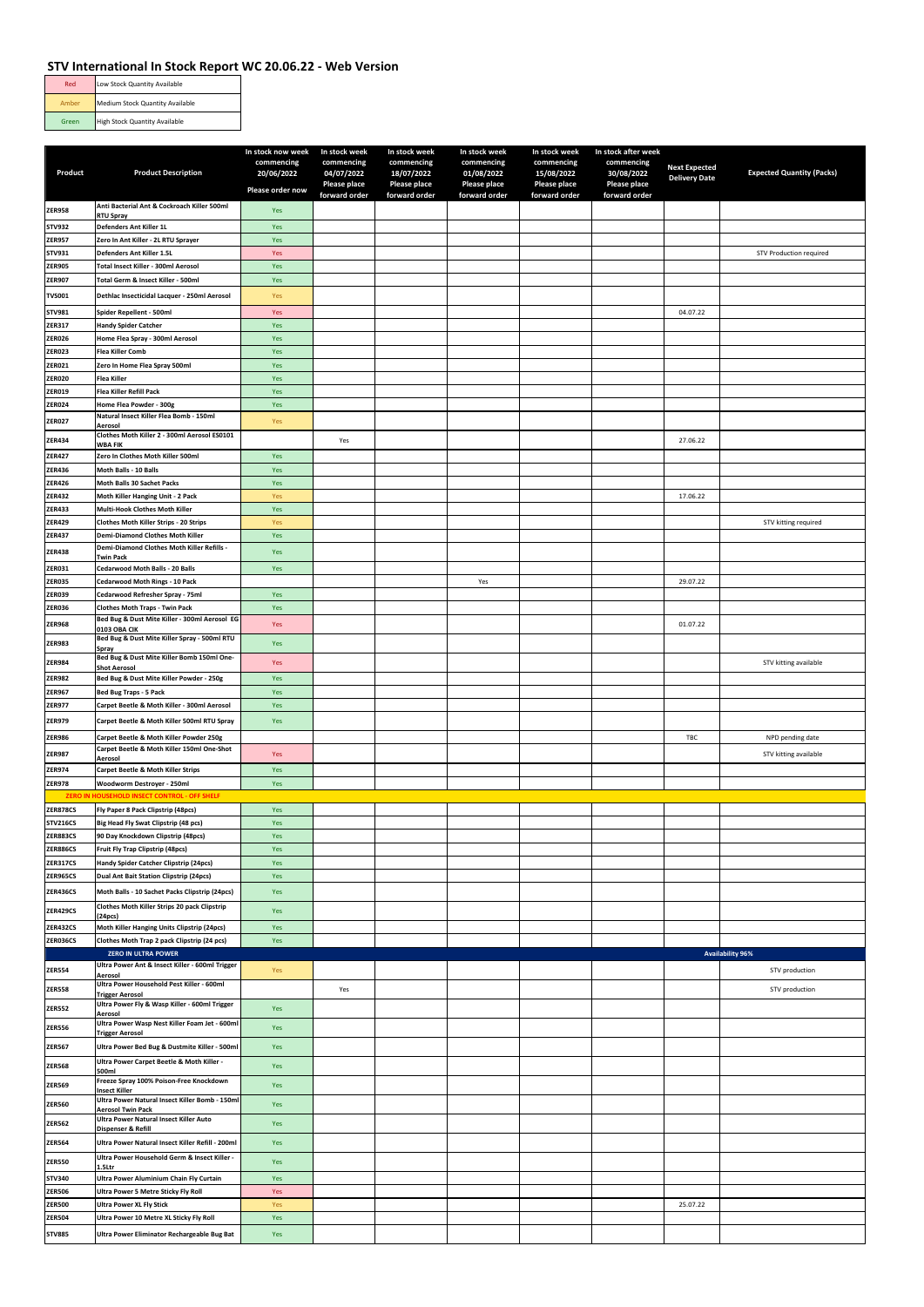| Red   | Low Stock Quantity Available         |
|-------|--------------------------------------|
| Amber | Medium Stock Quantity Available      |
| Green | <b>High Stock Quantity Available</b> |

|                                |                                                                                    | In stock now week<br>commencing | In stock week<br>commencing   | In stock week<br>commencing   | In stock week<br>commencing   | In stock week<br>commencing   | In stock after week<br>commencing |                                              |                                  |
|--------------------------------|------------------------------------------------------------------------------------|---------------------------------|-------------------------------|-------------------------------|-------------------------------|-------------------------------|-----------------------------------|----------------------------------------------|----------------------------------|
| Product                        | <b>Product Description</b>                                                         | 20/06/2022                      | 04/07/2022                    | 18/07/2022                    | 01/08/2022                    | 15/08/2022                    | 30/08/2022                        | <b>Next Expected</b><br><b>Delivery Date</b> | <b>Expected Quantity (Packs)</b> |
|                                |                                                                                    | Please order now                | Please place<br>forward order | Please place<br>forward order | Please place<br>forward order | Please place<br>forward order | Please place<br>forward order     |                                              |                                  |
| <b>ZER570</b>                  | Ultra Power High Voltage Flying Insect Killer                                      | Yes                             |                               |                               |                               |                               |                                   | 22.06.22                                     |                                  |
| <b>ZER544</b>                  | <b>Ultra Power Outdoor Fly Trap</b>                                                | Yes                             |                               |                               |                               |                               |                                   |                                              |                                  |
| <b>ZER545</b>                  | Ultra Power XL Outdoor Fly Trap                                                    | Yes                             |                               |                               |                               |                               |                                   |                                              |                                  |
| <b>ZER540</b>                  | Ultra Power Ultimate Outdoor Fly Trap                                              | Yes                             |                               |                               |                               |                               |                                   |                                              | STV kitting available            |
| <b>ZER546</b>                  | Ultra Power Outdoor Fly Trap Refill Pack - 6x8g                                    | Yes                             |                               |                               |                               |                               |                                   |                                              |                                  |
| <b>ZER565</b><br><b>ZER566</b> | Ultra Power XL Wasp Trap<br>Ultra Power XL Wasp Trap Refill                        | Yes<br>Yes                      |                               |                               |                               |                               |                                   |                                              |                                  |
| <b>ZER508</b>                  | Ultra Power Fly Papers - 24 Pack                                                   |                                 |                               |                               |                               |                               |                                   |                                              | Discontinued                     |
|                                | ZERO IN ULTRA POWER - OFF SHELF                                                    |                                 |                               |                               |                               |                               |                                   |                                              |                                  |
| <b>ZER546CS</b>                | Outdoor Fly Trap Refill Clipstrip (12pcs)                                          | Yes                             |                               |                               |                               |                               |                                   |                                              |                                  |
| <b>ZER566CS</b>                | XL Wasp Trap Refill Clipstrip (12pcs)<br>Freeze Spray 100% Poison-Free Knockdown   | Yes                             |                               |                               |                               |                               |                                   |                                              |                                  |
| ZER569SP                       | <b>Insect Killer</b><br>Ultra Power XL Outdoor Fly Trap Stackable                  | Yes                             |                               |                               |                               |                               |                                   |                                              |                                  |
| ZER545SP                       | <b>Store Pack</b>                                                                  | Yes                             |                               |                               |                               |                               |                                   |                                              |                                  |
| ZER565SP                       | Ultra Power XL Wasp Trap Stackable Store<br>Pack                                   | Yes                             |                               |                               |                               |                               |                                   |                                              |                                  |
| <b>STV885SP</b>                | Ultra Power Eliminator Rechargeable Bug Bat<br>Stack-A-Pack                        | Yes                             |                               |                               |                               |                               |                                   |                                              |                                  |
|                                | <b>DEFENDERS</b>                                                                   |                                 |                               |                               |                               |                               |                                   |                                              | Availability 100%                |
| <b>STV087</b><br><b>STV086</b> | Multi-Purpose Sprayer - 330ml                                                      | Yes                             |                               |                               |                               |                               |                                   |                                              |                                  |
| <b>STV065</b>                  | Multi-Purpose Sprayer - 500ml<br>All Ways Fat Bottom Sprayer - 750ml (assorted     | Yes                             |                               |                               |                               |                               |                                   |                                              |                                  |
|                                | colours)<br>Vintage Glass Plant Mist Sprayer (assorted                             | Yes                             |                               |                               |                               |                               |                                   |                                              |                                  |
| <b>STV066</b>                  | colours)                                                                           | Yes                             |                               |                               |                               |                               |                                   |                                              |                                  |
| <b>STV036</b><br><b>STV092</b> | Re-Cycled Soda Bottle Pressure Sprayer<br>All Ways Home & Garden Sprayer - 500ml   | Yes<br>Yes                      |                               |                               |                               |                               |                                   |                                              |                                  |
| STV093                         | All Ways Home & Garden Sprayer - 1Ltr                                              | Yes                             |                               |                               |                               |                               |                                   |                                              |                                  |
| <b>STV084</b>                  | All Ways Multi-Use Pressure Sprayer - 1L                                           | Yes                             |                               |                               |                               |                               |                                   |                                              |                                  |
| STV091                         | All Ways Multi-Use Pressure Sprayer - 2L                                           | Yes                             |                               |                               |                               |                               |                                   |                                              |                                  |
| <b>STV033</b><br><b>STV035</b> | Heavy Duty Pressure Sprayer & Lance 1.5L<br>Multi-Mix Hose End Sprayer             | Yes<br>Yes                      |                               |                               |                               |                               |                                   |                                              |                                  |
| STV032                         | <b>8L Wheeled Sprayer</b>                                                          | Yes                             |                               |                               |                               |                               |                                   |                                              |                                  |
| <b>STV085</b>                  | Multi-Purpose Home & Garden Sprayer 2L                                             | Yes                             |                               |                               |                               |                               |                                   |                                              |                                  |
| <b>STV095</b>                  | Multi-Purpose Pressure Sprayer - 5Ltr                                              | Yes                             |                               |                               |                               |                               |                                   |                                              |                                  |
| <b>STV082</b>                  | Multi-Purpose Pressure Sprayer - 8Ltr                                              | Yes                             |                               |                               |                               |                               |                                   |                                              |                                  |
| <b>STV030</b>                  | Knapsack Multi-Purpose Pressure Sprayer - 12L                                      | Yes                             |                               |                               |                               |                               |                                   |                                              |                                  |
| STV034                         | Heavy Duty Fence & Timber Sprayer - 5L<br>All-Seasons Multi-Purpose Handy Spreader | Yes                             |                               |                               |                               |                               |                                   |                                              |                                  |
| <b>STV027</b>                  | with Scoop                                                                         | Yes                             |                               |                               |                               |                               |                                   |                                              |                                  |
| <b>STV029</b><br>STV069        | All-Seasons Multi-Purpose Rotary Spreader<br>No-Spill Spouted Watering Jug 1L      | Yes<br>Yes                      |                               |                               |                               |                               |                                   |                                              |                                  |
| <b>STV068</b>                  | No-Spill Spouted Watering Jug 1.5L                                                 | Yes                             |                               |                               |                               |                               |                                   |                                              |                                  |
| <b>STV038</b>                  | <b>Funnel Set 3 Piece</b>                                                          | Yes                             |                               |                               |                               |                               |                                   |                                              |                                  |
| STV943<br>STV940               | <b>Water Butt Treatment</b><br>Concentrated Path & Patio Cleaner - 2Ltr            | Yes<br>Yes                      |                               |                               |                               |                               |                                   |                                              |                                  |
| STV941                         | Ready To Use Path & Patio Cleaner 2L RTU                                           | Yes                             |                               |                               |                               |                               |                                   |                                              |                                  |
| STV333                         | Spraver<br>Grip 'N' Grab Picker                                                    | Yes                             |                               |                               |                               |                               |                                   |                                              |                                  |
| <b>STV330</b>                  | <b>Trigger Picker</b>                                                              | Yes                             |                               |                               |                               |                               |                                   |                                              |                                  |
| STV051                         | Slugs Away* Wool Pellets - 1Ltr                                                    |                                 |                               |                               |                               |                               |                                   |                                              | NPD pending date                 |
| <b>STV052</b>                  | Slugs Away® Wool Pellets - 3.5Ltr                                                  |                                 |                               |                               |                               |                               |                                   |                                              | NPD pending date                 |
| <b>STV053</b><br><b>STV058</b> | Slugs Away® Wool Pellets - 5Ltr<br>Slugs Away <sup>®</sup> Wool Mat - Small        | Yes                             |                               |                               |                               |                               |                                   |                                              | NPD pending date                 |
| <b>STV059</b>                  | Slugs Away <sup>®</sup> Wool Mat - Large                                           | Yes                             |                               |                               |                               |                               |                                   |                                              |                                  |
| <b>STV090</b>                  | Slugs Away® Baited Traps - Twin Pack                                               | Yes                             |                               |                               |                               |                               |                                   |                                              |                                  |
| <b>STV089</b>                  | Slugs Away® Plant Protection - 3 Pack                                              | Yes                             |                               |                               |                               |                               |                                   |                                              |                                  |
| <b>STV096</b><br><b>STV097</b> | Slugs Away® Barrier Gel - 650ml<br>Slugs Away® Barrier Tape - 4m                   | Yes<br>Yes                      |                               |                               |                               |                               |                                   | 22.06.22                                     |                                  |
| STV017                         | Greenhouse Insect Catcher - 5 Traps                                                | Yes                             |                               |                               |                               |                               |                                   |                                              |                                  |
| STV013                         | <b>Insect Catcher Outdoor Protector</b>                                            | Yes                             |                               |                               |                               |                               |                                   |                                              |                                  |
| STV436<br>STV956               | Fruit Tree Grease Band - 1.75m<br>Diamond-Light Floating Pond Protector            | Yes<br>Yes                      |                               |                               |                               |                               |                                   |                                              |                                  |
| <b>STV954</b>                  | <b>Croc: Floating Pond Protection</b>                                              | Yes                             |                               |                               |                               |                               |                                   |                                              |                                  |
| STV947                         | <b>Floating Pond Protection Guard</b>                                              |                                 |                               |                               |                               |                               |                                   |                                              | Discontinued                     |
| <b>STV073</b>                  | Fox & Wildlife Trap                                                                | Yes                             |                               |                               |                               |                               |                                   |                                              |                                  |
| <b>STV680</b><br>STV904        | Off My Nuts Squirrel Spinner<br>Slim-Fit Bird Spikes - 2 Metre Kit                 | Yes<br>Yes                      |                               |                               |                               |                               |                                   |                                              |                                  |
| <b>STV938</b>                  | Ready-To-Use Path & Patio Cleaner - 5Ltr                                           | Yes                             |                               |                               |                               |                               |                                   |                                              |                                  |
|                                | <b>DEFENDERS - OFF SHELF</b>                                                       |                                 |                               |                               |                               |                               |                                   |                                              |                                  |
| STV092SP                       | All Ways 500ml Sprayer Stackable Store Pack                                        | Yes                             |                               |                               |                               |                               |                                   |                                              |                                  |
| STV093SP                       | 1 Litre Any Way Sprayer Stackable Store Pack                                       | Yes                             |                               |                               |                               |                               |                                   |                                              |                                  |
| <b>STV091SP</b>                | Pressure Sprayer 2 litre Stackable Store Pack                                      | Yes                             |                               |                               |                               |                               |                                   |                                              |                                  |
| STV084SP                       | All Ways Multi-Use Pressure Sprayer 1L Stack-                                      | Yes                             |                               |                               |                               |                               |                                   |                                              |                                  |
|                                | A-Pack<br>Multi-Purpose Home & Garden Pressure                                     |                                 |                               |                               |                               |                               |                                   |                                              |                                  |
| STV085SP                       | Sprayer 2L Stack-A-Pack                                                            | Yes                             |                               |                               |                               |                               |                                   |                                              |                                  |
| STV033SP<br>STV035SP           | Heavy Duty Pressure Sprayer & Lance - 1.5L<br>Multi-Mix Hose End Sprayer           | Yes<br>Yes                      |                               |                               |                               |                               |                                   |                                              |                                  |
| STV027SP                       | All-Seasons Multi-Purpose Handy Spreader                                           | Yes                             |                               |                               |                               |                               |                                   |                                              |                                  |
| STV029SP                       | <b>With Scoop</b><br>All-Seasons Multi-Purpose Rotary Spreader                     | Yes                             |                               |                               |                               |                               |                                   |                                              |                                  |